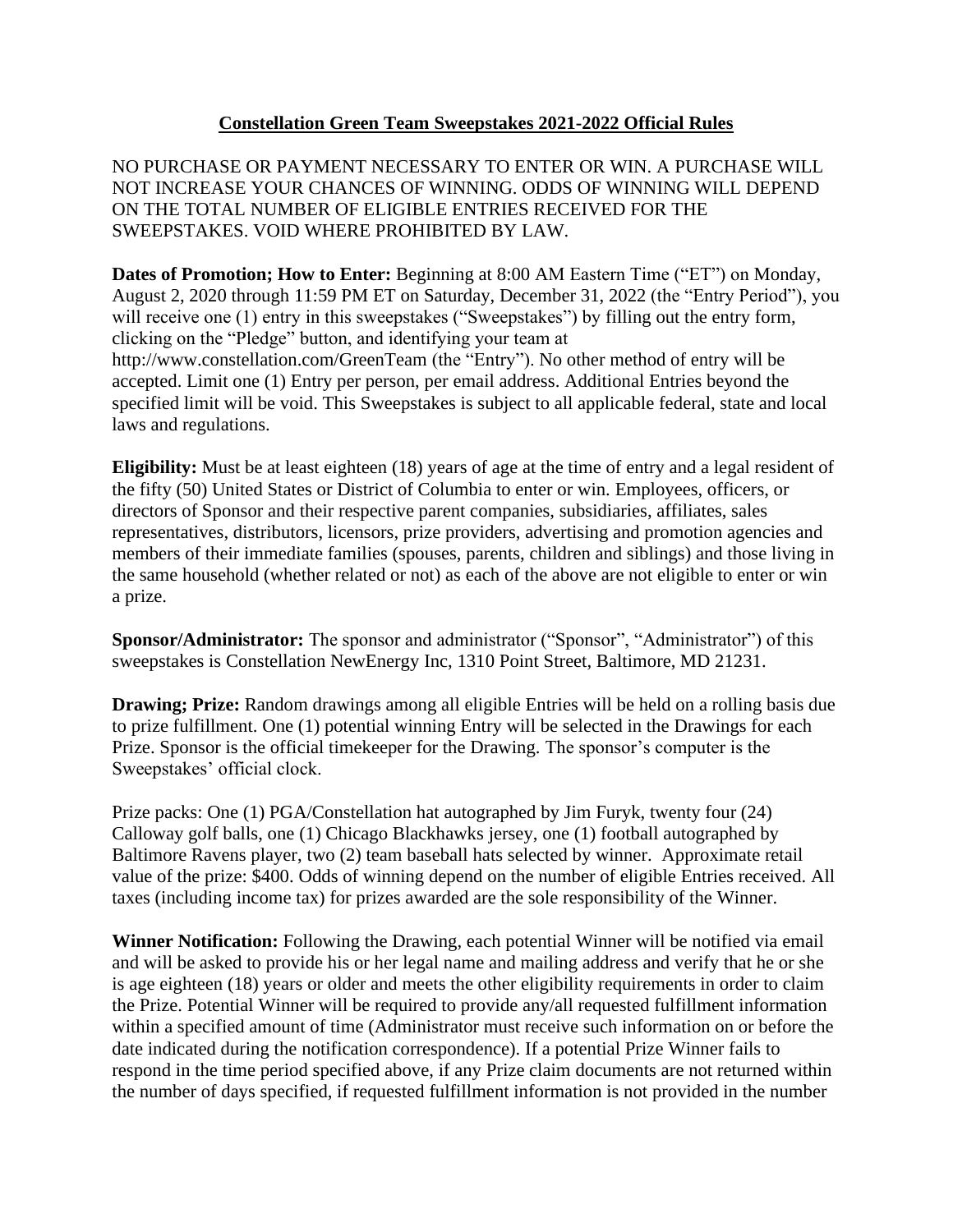of days specified, if any notification or notification attempt is returned as undeliverable or as an error, or if the potential Prize Winner declines the Prize, then the Prize may be forfeited and an alternate potential Winner will be selected, at the Sponsor's sole discretion. By entering or being selected as a potential Prize winner, all entrants and potential/confirmed Winners hereby consent to the use by the Released Parties of their Entry and all information contained therein including but not limited to, name, likeness, opinions, images, statements and/or other indicia of persona, and personally identifiable information (collectively "Likeness"), for any and all uses and purposes (including, without limitation, for purposes of advertising and trade) in any media now known or hereinafter developed in any manner throughout the world (including, without limitation, the World Wide Web and on-air) in perpetuity without additional consideration (where legal), consent or prior review, and upon request will provide written consent to such use. All decisions of Sponsor relating to the Sweepstakes are final. Prize is non-transferable, is not redeemable for cash, and no substitution will be made, except at Sponsor's sole discretion. Sponsor reserves the right to substitute the Prize for one of equal or greater value for any reason.

Sponsor reserves the right to cancel, suspend and/or modify the Drawing, or any part thereof, if any fraud, technical failures or any other factor beyond Sponsor's reasonable control impairs the integrity or proper functioning of the Drawing, as determined by Sponsor in its sole discretion. Sponsor reserves the right in its sole discretion to disqualify any individual it finds to be tampering with the entry process or the operation of the Drawing or to be acting in violation of these Official Rules.

For purposes of awarding the Prize, Sponsor is entitled to rely on information received through the email address account that submitted the winning Entry. In the event of a dispute as to the identity of any Entrant, the authorized account holder of the email address used to enter the Drawing will be deemed to be the Entrant. The "authorized account holder" is the natural person assigned an email address by an Internet access provider, online service provider or other organization responsible for assigning email addresses for the domain associated with the submitted address. Each potential Winner may be required to show proof of being an authorized account holder.

**General Terms and Conditions:** The use of any device or software to automate the entry process is prohibited, and may result in disqualification. Multiple Entrants may not enter using the same email account. Any attempt by any Entrant to obtain more than the permitted number of Entries by multiple or different email accounts, identities, registrations and logins, or any other methods, may void that Entrant's Entries and disqualify such Entrant.

By participating, each Entrant agrees to comply with, and be bound by, these Official Rules and the decisions of Sponsor (including but not limited to eligibility determinations) and waive any right to claim ambiguity in the Drawing or these Official Rules.

**Limitations of Liability:** By entering and/or accepting a Prize, each Entrant and Winner agrees to release, discharge, indemnify and hold harmless Sponsor, and their respective officers, directors, employees, affiliates, representatives, agents and advertising and promotion agencies (collectively, the "Released Parties") from and against any claims, damages, liabilities, or causes of action related in any way to the operation of or participation in the Drawing and any other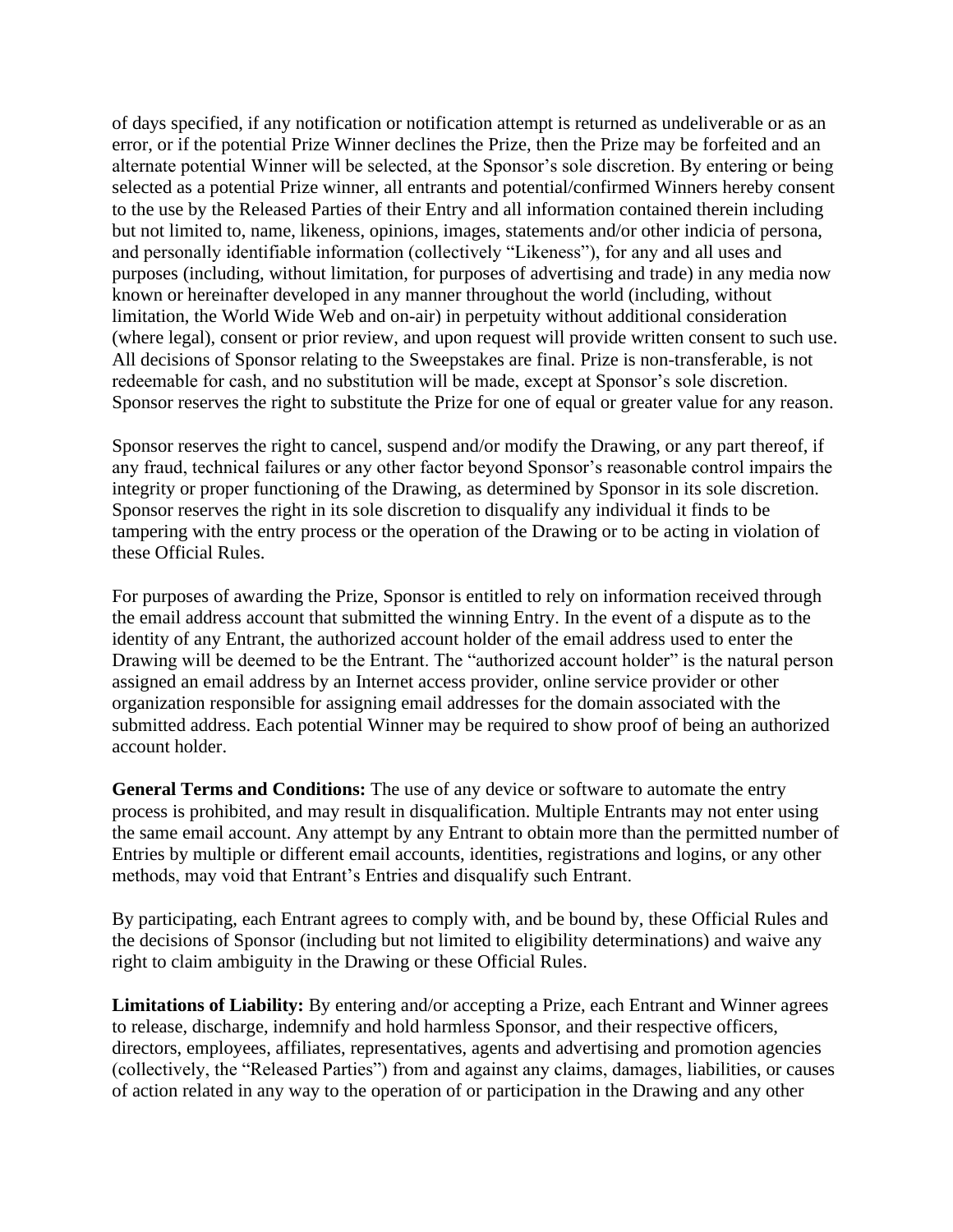claims, damages or liabilities, including without limitation any injuries, damages or losses to any person (including death) or property of any kind resulting, in whole or in part, directly or indirectly, from acceptance, possession, misuse or use of a Prize. By accepting a Prize, each Winner acknowledges that neither the Released Parties nor any of their respective officers, directors, employees, affiliates, representatives and agents, are in any manner responsible or liable for any warranty, representation, guarantee, express or implied, in fact or in law, relative to the Prize, including, but not limited to, a Prize's quality, mechanical condition, or fitness for a particular purpose. Under no circumstances will any Winner be permitted to obtain awards for, and Winner hereby waives all rights to claim punitive, incidental, consequential, or any other damages, other than for actual out-of-pocket expense not to exceed two hundred and fifty dollars (\$250), and any and all claims, judgments and awards shall be limited to such actual out-ofpocket costs incurred, excluding attorney's fees and court costs. Under no circumstance shall attorney's fees be awarded and each Entrant waives the right to claim attorney's fees. If for any reason an Entry is confirmed to have been erroneously deleted, lost or otherwise destroyed or corrupted, Entrant's sole remedy is another Entry in the Drawing, provided it has not yet been conducted.

**Release:** Neither Sponsor, nor their respective officers, directors, employees, affiliates, representatives and agents, are responsible for: (1) any incorrect or inaccurate information, whether caused by Entrants, printing errors or by any equipment or programming associated with or utilized in the Drawing; (2) technical failures of any kind including, but not limited to, malfunctions, interruptions, or disconnections in phone lines, Internet access, or network hardware or software; (3) unauthorized human intervention in any part of the entry process or the Drawing; (4) technical or human error which may occur in the administration of the Drawing or the processing of Entries; (5) late, lost or undeliverable Entries or other messages; or (6) any injury or damage to persons or property which may be caused, directly or indirectly, in whole or in part, from Entrant's participation in the Drawing or receipt or use or misuse of any Prize; (7) any games that are canceled, suspended, not completed or not played for any reason, in which case Sponsor has no further obligation to the Winner to replace or substitute a Prize.

**Disputes:** Except where prohibited by law, by entering the Drawing, each Entrant agrees that: (1) any and all disputes, claims and causes of action arising out of or connected with a Drawing or a Prize awarded shall be resolved individually, without resort to any form of class action, and exclusively by the state or federal courts located in New York, New York and (2) any and all claims, judgments, and awards shall be limited to such actual out-of-pocket costs incurred, including costs associated with entering the Drawing, excluding attorney's fees or court costs. All issues and questions concerning the construction, validity, interpretation, and enforceability of these Official Rules, or the rights and obligations of any Entrant and Sponsor in connection with the Drawing, shall be governed by, and construed in accordance with, the laws of New York, New York without giving effect to any choice of law or conflict of law rules that would cause the application of the laws of another jurisdiction.

**Publicity:** Except where prohibited by law, participation in this Drawing constitutes the Winner's consent to Sponsor's use of Winner's name, likeness, biographical data, photograph, voice, opinions and/or hometown and state for advertising and promotional purposes in any